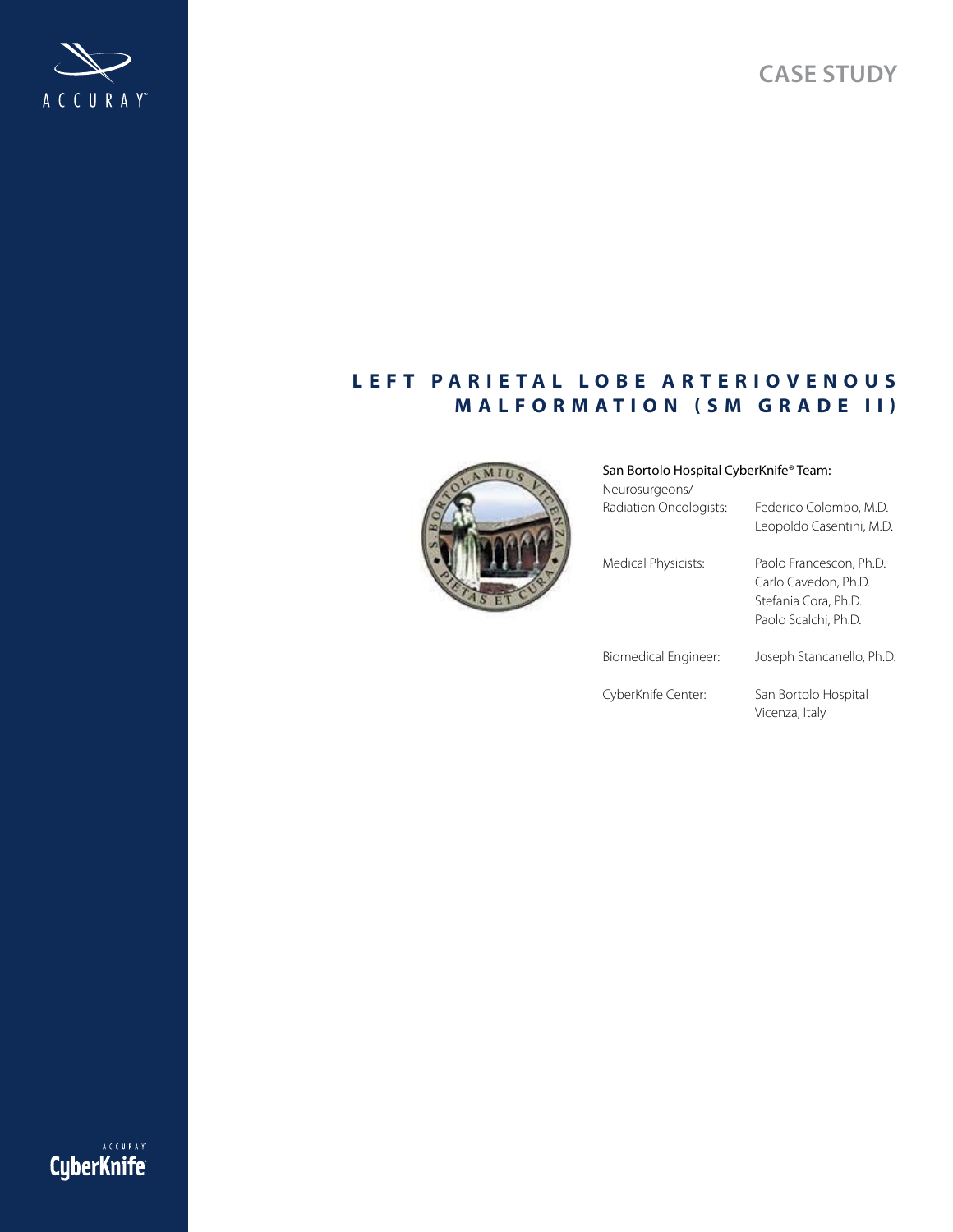| <b>DEMOGRAPHICS</b> |                   |
|---------------------|-------------------|
| Sex:                | Male              |
| Age:                | 68 Years          |
| Histology:          | <b>Parietal L</b> |

obe AVM

## **CliniCal HistorY Referred by:** Neurosurgeon **Previous Treatment:** None

### **Case History**

This 68-year-old male presented following a single epileptic episode and was otherwise asymptomatic. An 0.7 cm<sup>3</sup> arteriovenous malformation (AVM), Spetzler and Martin grade II, of the left parietal lobe was diagnosed.

## **CyberKnife® Treatment Rationale**

Treatment of intracranial AVMs was one of the original radiosurgical applications, and radiosurgery has proven an effective modality in this field. Patients are usually referred for radiosurgery in asymptomatic cases, or because of unsuitability for, or refusal of, conventional surgery. In some cases embolization will be attempted prior to radiosurgery (see clinical decision matrix). In the present case, the patient refused conventional surgery and was referred by the neurosurgeon for radiosurgery with the CyberKnife® System.



*Pre-treatment lateral 2D angiography. The nidus is visible (indicated), and its arterial supply (middle cerebral artery) is enlarged.*



*Pre-treatment AP radiograph showing the lesion in the skull.*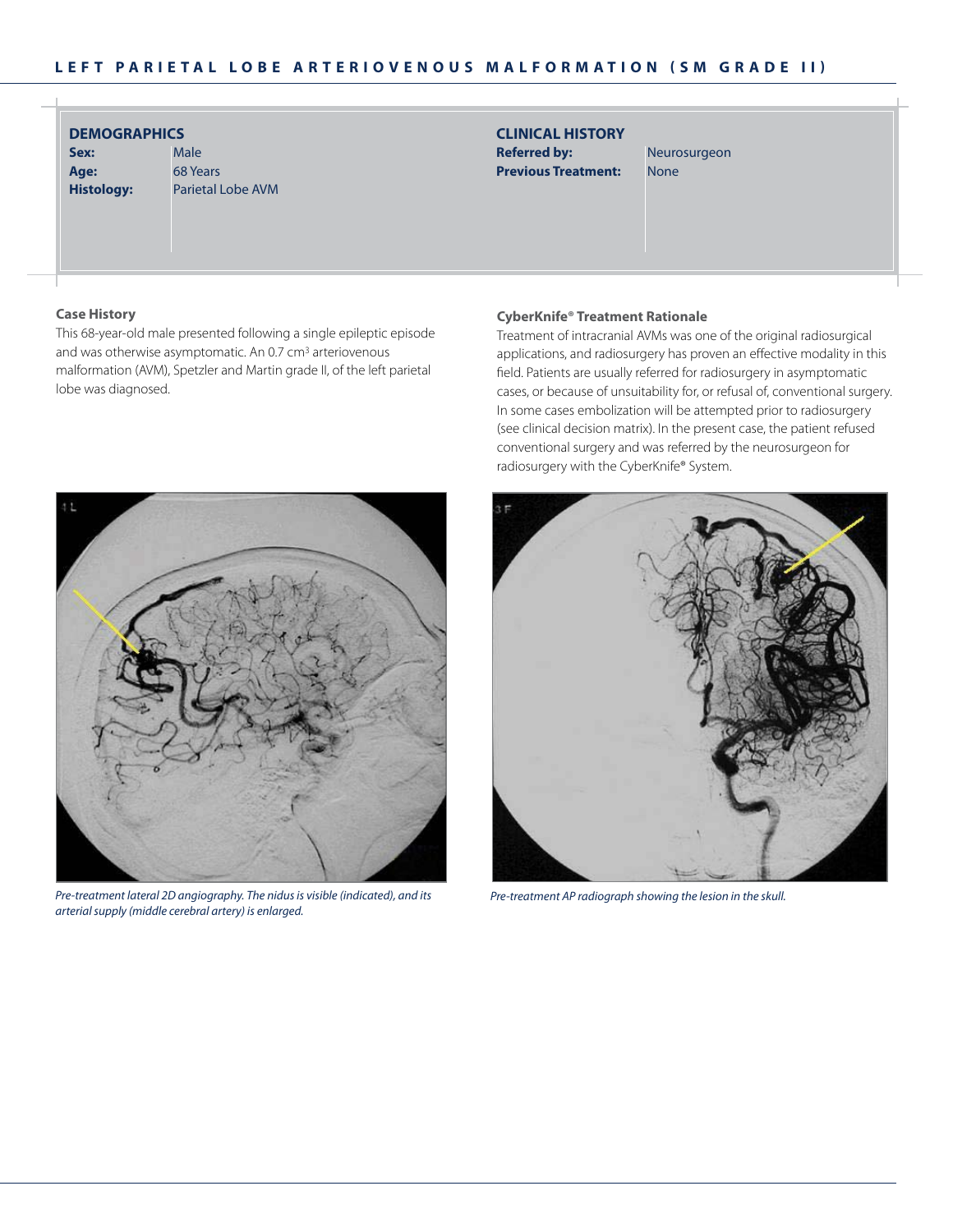## **treatment details**

**tumor volume:** 0.7 cc **imaging Technique(s): CT, 3DRA Rx Dose & Isodose:** 18.9 Gy to 70% **Target Coverage:** 85% **Number of Beams:** 96

**Fractions / Treatment Time:** 1/50 min **Path Template:** 3 path 800 mm **tracking method:** 6D Skull Tracking **Collimator(s):** 5 mm

### **treatment planning process**

Pre-treatment imaging included 3D Rotational Angiography (3DRA) and CT scans<sup>1,2</sup>. These image-sets were registered using a normalized mutual information algorithm, and the target volume defined using the 3DRA images. For treatment the patient was positioned supine and fitted with a thermoplastic head mask. The treatment plan was generated using a forward planned single isocenter technique and used 96 beams. A dose of 18.9 Gy was prescribed to the 70% isodose and delivered in a single fraction.

#### **Treatment Delivery**

The patient was treated using the CyberKnife® System with 6D skull tracking. With this tracking method X-ray images of the skull are acquired between treatment beams and compared with digitally reconstructed radiographs (DRRs). The offset of the current skull position from the reference position is calculated, and the robot position adjusted to compensate. This process is performed automatically, and continues throughout treatment. The treatment lasted about 50 minutes including set-up, and was performed as an outpatient procedure.



## Cerebral AVM Decision Tree

*The clinical decision matrix used in San Bortolo Hospital for treatment of cerebral AVMs. All radiosurgery is performed using the CyberKnife System.*